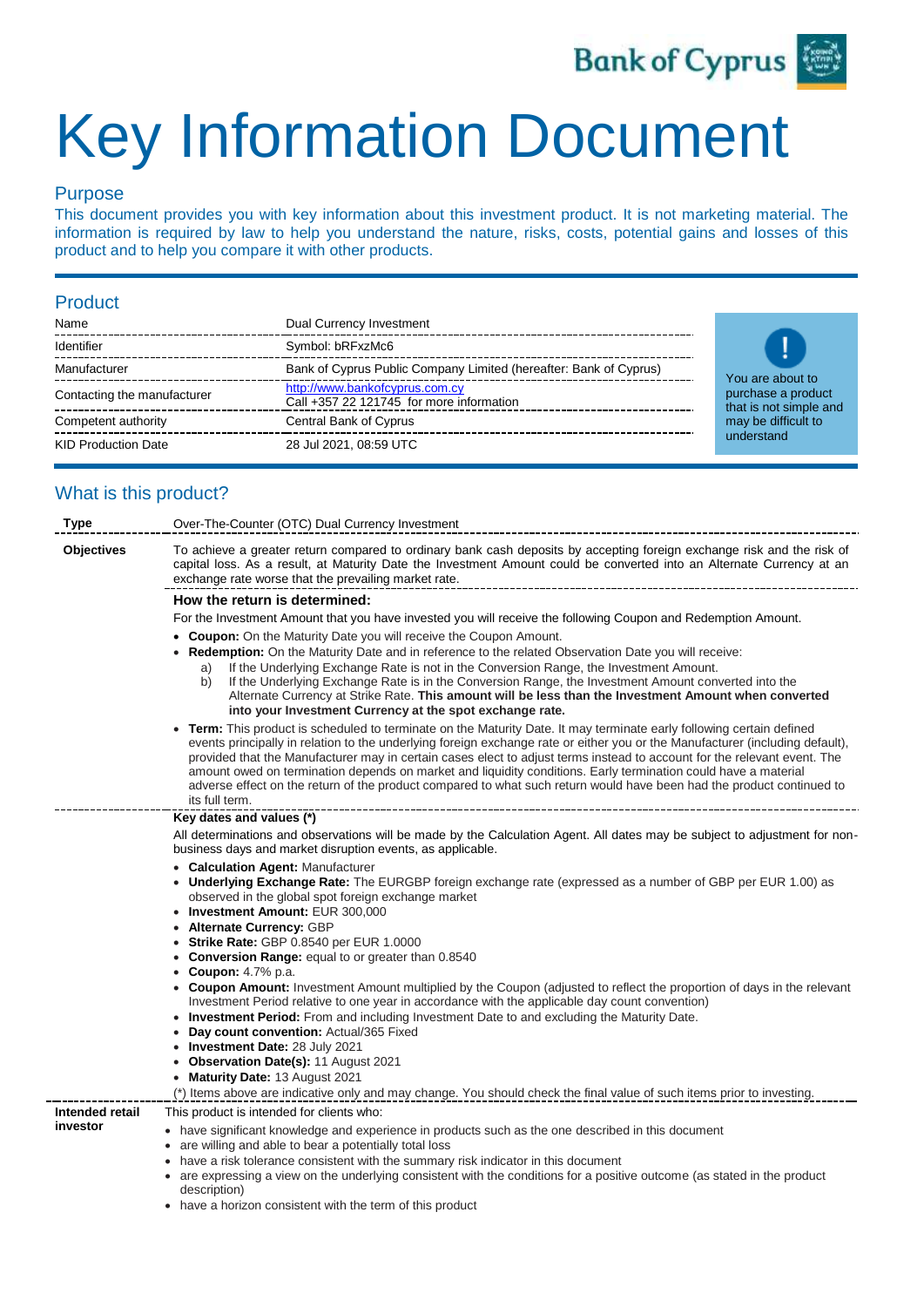

#### What are the risks and what could I get in return? Summary Risk Indicator

Lower Risk **Higher Risk** Higher Risk

The risk indicator assumes you keep the product until 13 August 2021. The actual risk can vary significantly if you cash in at an early stage and you may get back less. You may not be able to cash in early. You may have to pay significant extra costs to cash in early.

The summary risk indicator is a guide to the level of risk of this product compared to other products. It shows how likely it is that the product will lose money because of movements in the markets or because Bank of Cyprus is not able to pay you. We have classified this product as 5 out of 7, which is a medium-high risk class. This classification takes into consideration two elements: 1) the market risk - that rates the potential losses from future performance at level; and 2) the credit risk which estimates that poor market conditions could impact the capacity of Bank of Cyprus to pay you. This product does not include any protection from future market performance so you could lose some or all of your investment. If Bank of Cyprus is not able to pay you what is owed, you could lose your entire investment.

#### Performance Scenarios

| Investment EUR 10,000 |                                     |                                        |
|-----------------------|-------------------------------------|----------------------------------------|
| <b>Scenarios</b>      |                                     | 2.3 weeks (Recommended holding period) |
| Stress scenario       | What you might get back after costs | EUR 9.274                              |
|                       | Average return each year            | -7.26%                                 |
| Unfavourable scenario | What you might get back after costs | EUR 9.861                              |
|                       | Average return each year            | $-1.39\%$                              |
| Moderate scenario     | What you might get back after costs | EUR 10.028                             |
|                       | Average return each year            | 0.28%                                  |
| Favourable scenario   | What you might get back after costs | EUR 10.028                             |
|                       | Average return each year            | 0.28%                                  |

This table shows the money you could get back over the next 2.3 weeks, under different scenarios, assuming that you invest EUR 10,000. The scenarios shown illustrate how your product could perform. You can compare them with the scenarios of other products. The scenarios presented are an estimate of future performance based on evidence from the past on how the value of this investment varies on how the value of this investment varies, and are not an exact indicator. What you get will vary depending on how the market performs and how long you keep the product. The stress scenario shows what you might get back in extreme market circumstances, and it does not take into account the situation where we are not able to pay you. This product cannot be cashed in. This means it is difficult to estimate how much you would get back if you cash in before maturity. You will either be unable to cash in early or you will have to pay high costs or make a large loss if you do so. As the recommended holding period is 1 year or less, performance scenarios have been provided for the recommended holding period only and not for any interim holding periods.

The figures shown include all the costs of the product itself, but may not include all the costs that you pay to your advisor or distributor. The figures do not take into account your personal tax situation, which may also affect how much you get back.

#### What happens if Bank of Cyprus is unable to pay out?

You may, under certain preconditions, be entitled to compensation from the Investor Compensation Fund (the "Fund") for Clients of Banks. Information on the Investor Compensation Funds and the Deposit Guarantee Scheme has been made available to you in the MiFID Pre-Contractual Information Package. If Bank of Cyprus is unable to fulfil its obligations in respect of this product, you may be able to recover some of your investment from the Fund. However, the coverage limit from the Fund only applies to an eligible investor's aggregate claim on Bank of Cyprus irrespective of the number of investment accounts the investor may have with Bank of Cyprus. This means that if you hold two such eligible investments with a total value of EUR 30,000, you will only be covered up to a total amount of EUR 20,000 and will not be covered for the remaining EUR 10,000. For further information, please visit Bank of Cyprus website at [http://bankofcyprus.com.cy/en-gb/retail/the](http://bankofcyprus.com.cy/en-gb/retail/the-bank/mifid/client-terms-and-conditions)[bank/mifid/client-terms-and-conditions/](http://bankofcyprus.com.cy/en-gb/retail/the-bank/mifid/client-terms-and-conditions)

#### What are the Costs?

The Reduction in Yield (RIY) shows what impact the total costs you pay will have on the investment return you might get. The total costs take into account one-off, ongoing and incidental costs.

The amounts shown here are the cumulative costs of the product itself, for the recommended holding period. They include potential early exit penalties. The figures assume you invest EUR 10,000. The figures are estimates and may change in the future.